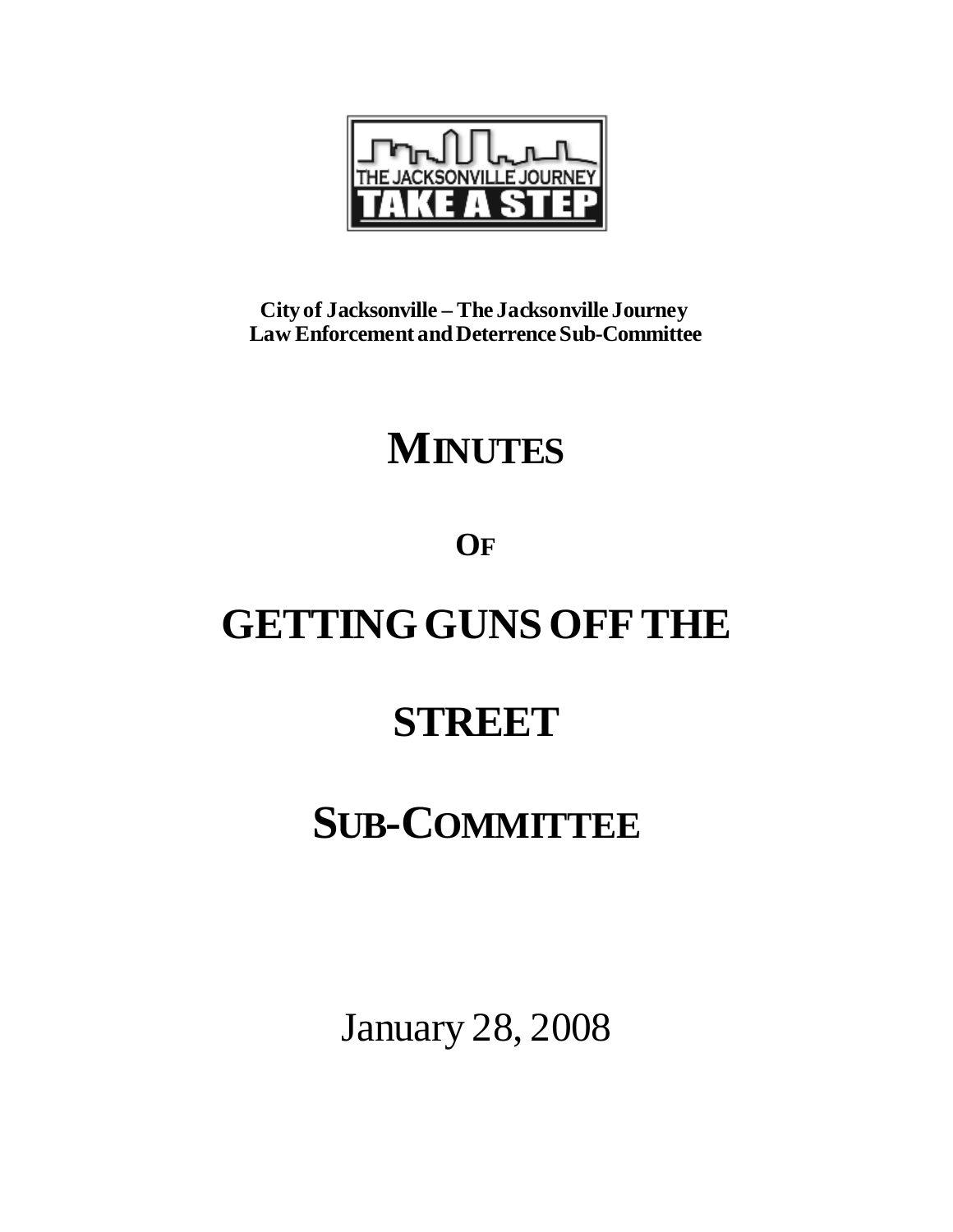### **The Jacksonville Journey – Getting Guns Off the Streets Sub-Committee January 28, 2008 9:30 a.m.**

 PROCEEDINGS before the Jacksonville Journey –"Getting Guns Off the Streets" sub-committee taken on Monday, January 28, 2008, Edward Ball Building,  $8^{th}$  Floor – 214 N. Hogan Street, Jacksonville, Duval County, Florida commencing at approximately 9:30 a.m.

> Bishop John Howard, Chair Joe Stelma, Member Ed Hearle, Member Jon Phillips, Staff

#### APPEARANCES

#### **COMMITTEE CHAIR & MEMBERS:**

BISHOP JOHN HOWARD, Chair JOE STELMA, Member ED HEARLE, Member

#### **PROFESSIONAL STAFF:**

JON PHILLIPS, Office of General Counsel

**STAFF**: LYN COMPTON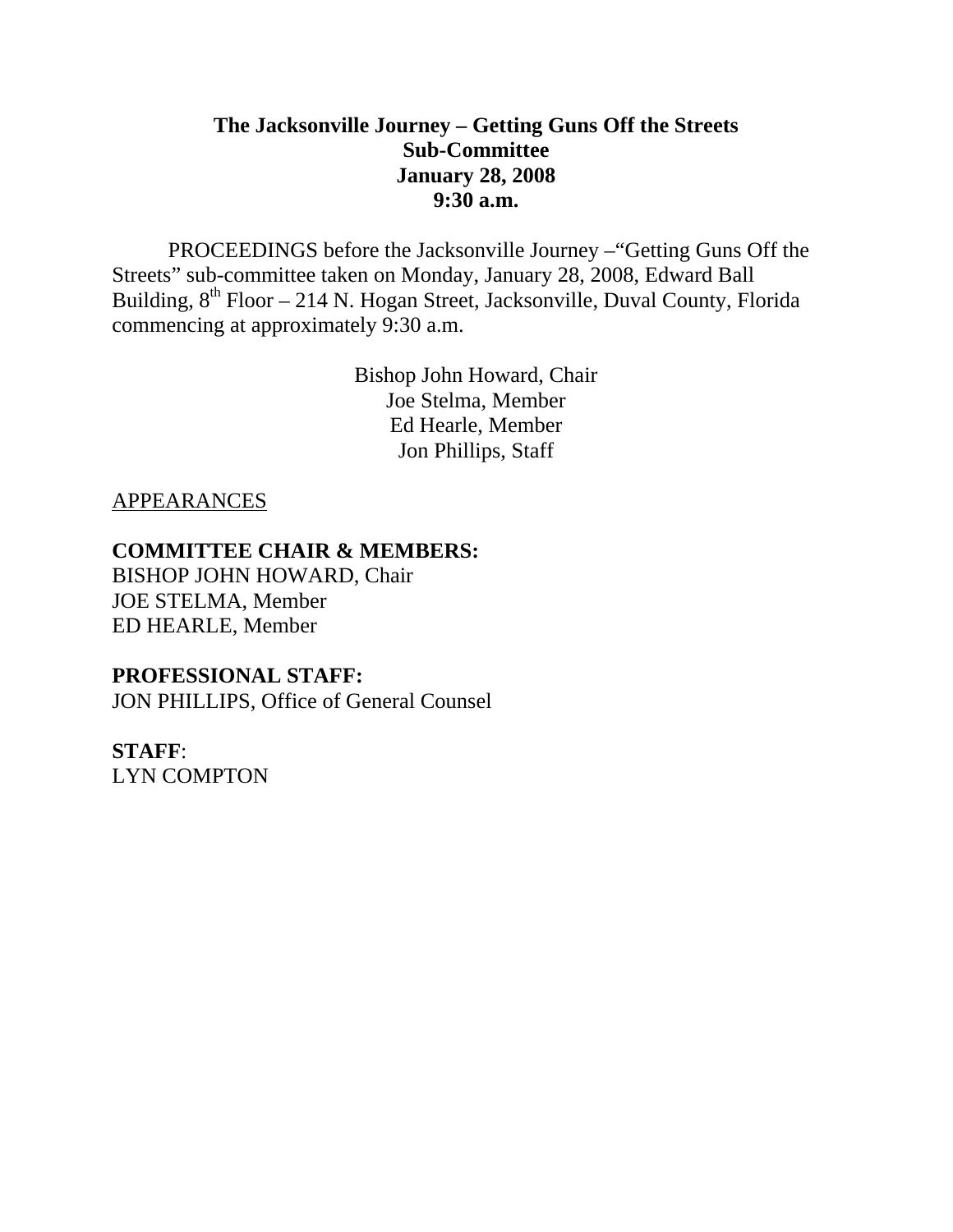#### **GUEST SPEAKERS**:

| FRANK TALBOT, ESQ.                                                                      | <b>MARK CALIEL, ESQ.</b>         |
|-----------------------------------------------------------------------------------------|----------------------------------|
| <b>Assistant United States Attorney</b>                                                 | <b>State Attorneys Office</b>    |
| in Jacksonville                                                                         | <b>Violent Crimes Task Force</b> |
| LT. RON LENDVAY                                                                         | MATT O'KEEFE, ESQ.               |
| Detective Division                                                                      | <b>State Attorneys Office</b>    |
| <b>Operation Safe Streets</b>                                                           | <b>Violent Crimes Task Force</b> |
| Violent Crimes Task Force /                                                             | MELISSA NELSON, ESQ.             |
| <b>Aggravated Battery</b>                                                               | <b>State Attorneys Office</b>    |
| Jacksonville Sheriff's Office                                                           | Former member of Gun Unit        |
| <b>MEMBER OF THE PUBLIC:</b><br><b>Betty Holzendorf</b><br>Former Florida State Senator |                                  |

#### **PROCEEDINGS**

January 28, 2008

Getting Guns Off the Streets 9:30 a.m.

**Call to Order and Comments.** Bishop John Howard, Chair, called the meeting to

order at 9:31 a.m. and the guest speakers were introduced to the subcommittee.

**Purpose of Meeting**. To obtain the opinions of various law enforcement personnel

(United States Attorneys Office, State Attorneys Office and Jacksonville Sheriffs

Office) on how to effectively reduce violent crimes, with emphasis on illegal

weapons possession.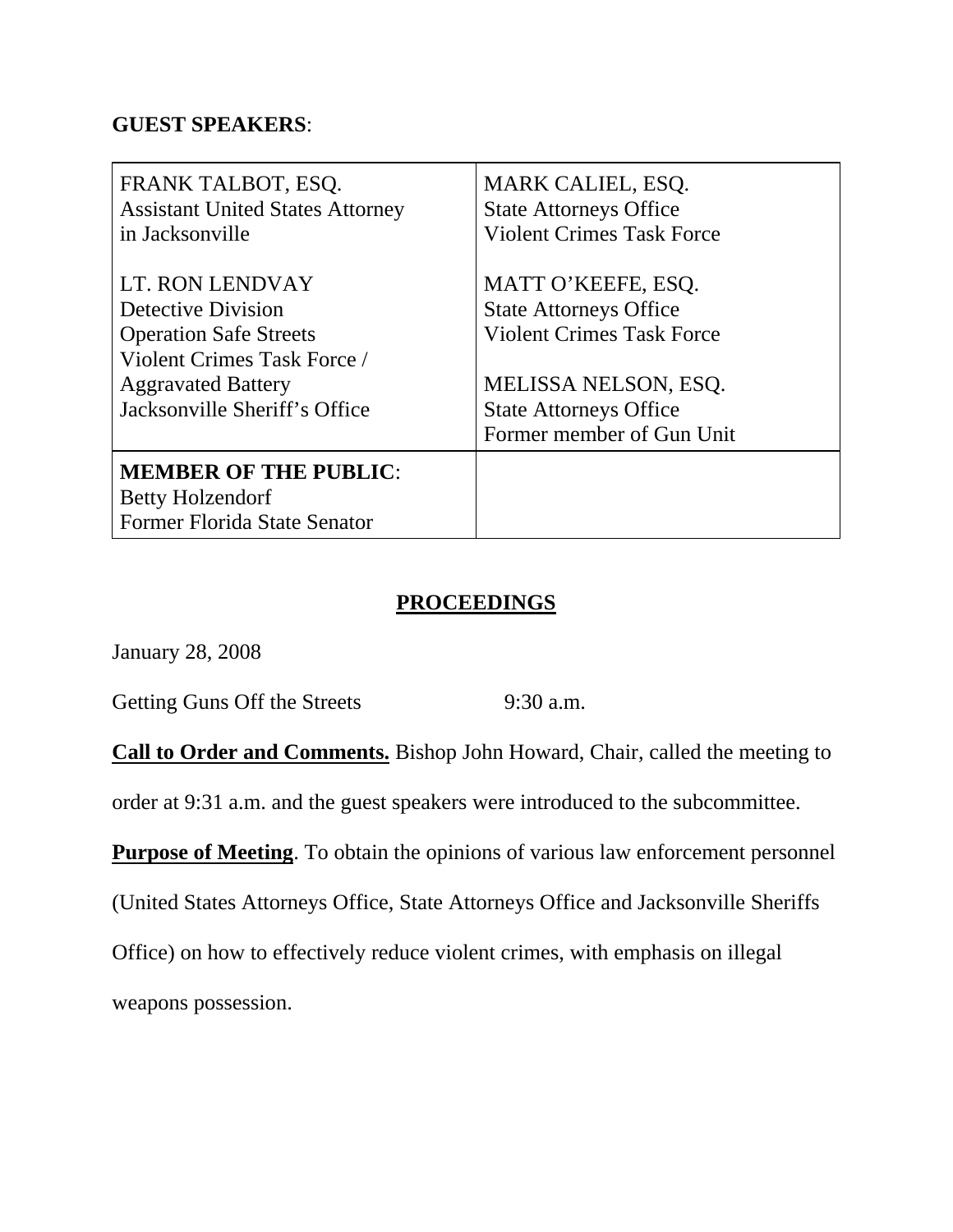#### **Minutes**.

 Bishop Howard asked Mr. Phillips to briefly outline to the guest speakers the scope of information the subcommittee was seeking.

 Mr. Phillips stated that the subcommittee was interested in hearing about the history of the Violent Crimes Unit, and its perspective of how to improve combating gun crimes, including needed resources, and their thoughts about the high homicide rates.

 There was discussion of the application of "Stop and Frisk", its practices, effectiveness and possible violation of civil liberties, also the idea of designation of geographic high crime areas.

 Mr. Stelma mentioned the issue of higher bail imposed for offenders arrested in the designated geographic high crime areas.

 The first guest speaker was Frank Talbot, Assistant United States Attorney, based in Jacksonville. He discussed jurisdictional issues with regard to the application of federal gun laws, and described the 15 year minimum mandatory for violent career criminals in the federal system for illegal possession of weapons or ammo. The goal is to find offenders with bad records and lock them up for illegal gun or ammunition possession ideally before they shoot someone.

 Mr. Talbot stated that these prosecutions were a joint effort between Federal and State attorneys offices and local law enforcement agencies. He noted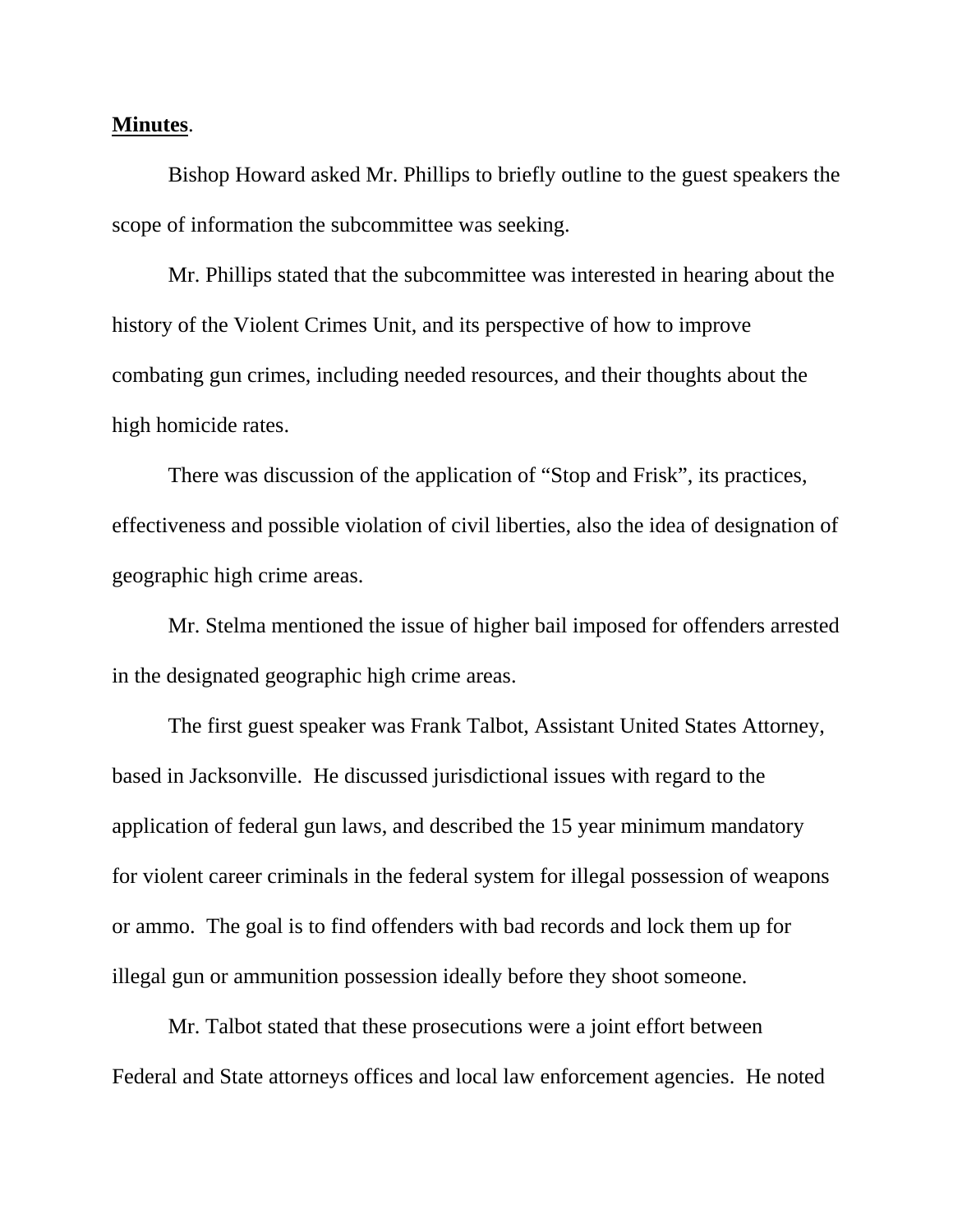that there were 12 counties in his jurisdiction, but that Jacksonville used up the most resources of the 12.

 The subcommittee asked if there was any evidence of problems with felons getting guns at gun shows. Mr. Talbot explained that a private collector could sell at a gun show without being considered a gun dealer, and the Form 4473 (see below) would not apply. However, private gun collectors still are not allowed by law to sell to a known felon.

 The subcommittee asked Mr. Talbot what he recommended to get a big impact (in fighting gun crime) in the shortest amount of time. Mr. Talbot replied that he believed it was necessary to "get the message out to the community" of the high price to be paid for illegally possessing a firearm.

 Mr. Hearle inquired as to the effectiveness of the data transmission of the Form 4473. Mr. Talbot explained that a Firearms Transaction Record, or Form 4473, is a United States government form that must be filled out when a person purchases a firearm from a Federal Firearm License holder (such as a gun shop). The Form 4473 contains name, address, date of birth, driver's license, National Instant Criminal Background Check System (NICS) background check transaction number, make/model/serial number of the firearm, and a short federal affidavit stating that the purchaser is eligible to purchase firearms under federal law. Lying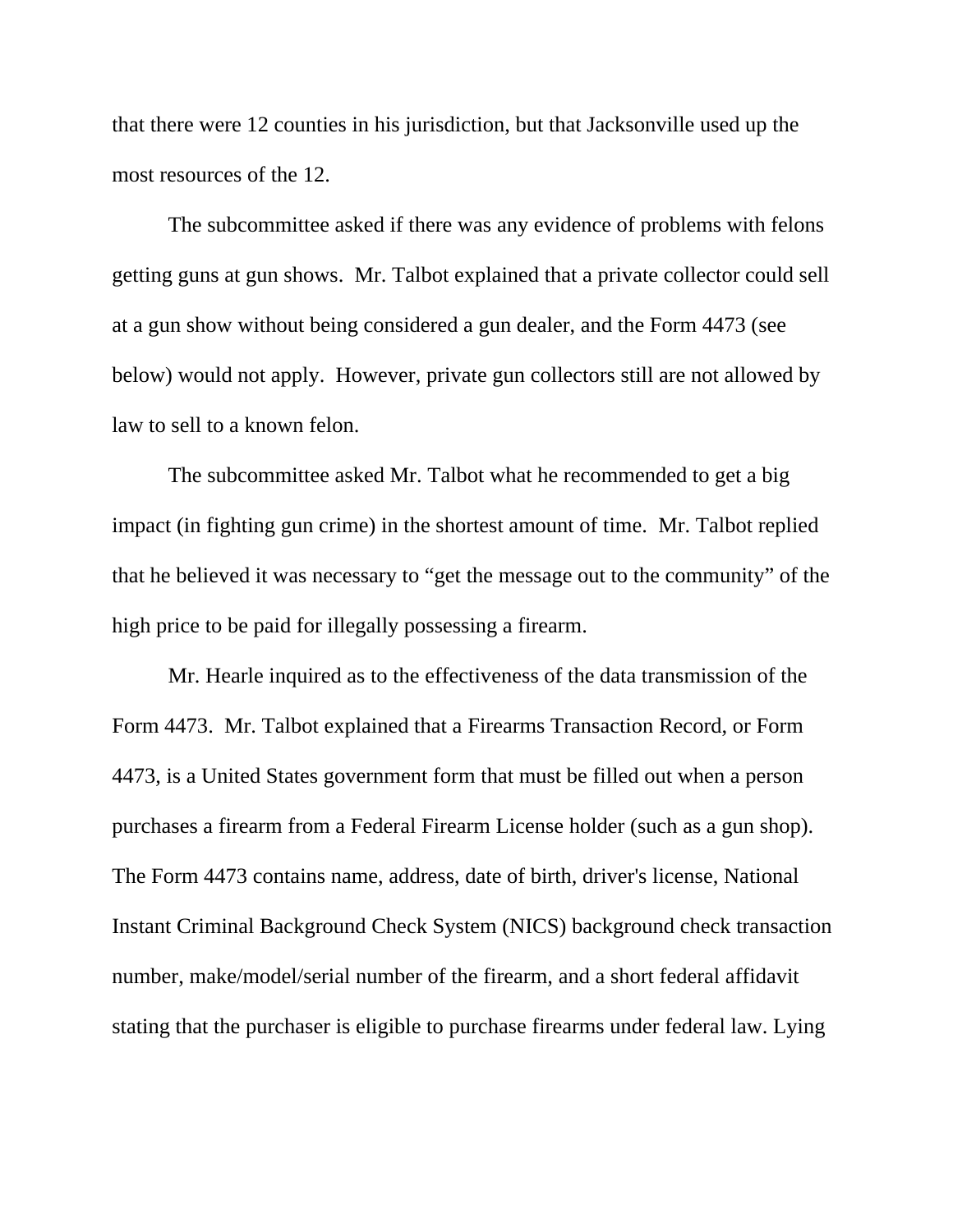on this form is a felony and can be punished by up to five years in prison in addition to fines, even if the transaction is simply denied by the NICS.

 The dealer must also record all information from the Form 4473 into a log. A dealer must keep this log the entire time they are in business and is required to surrender the log to the Bureau of Alcohol, Tobacco, Firearms and Explosives (ATF) upon retirement from the firearms business. The ATF is allowed to inspect, as well as request a copy of the Form 4473 from the dealer during the course of a criminal investigation. In addition, the sale of two or more handguns to a person in a five day period must also be reported to the ATF.

 Mr. Talbot also related that guns sold by private citizens, *i.e.,* private collectors, at auction, etc., are not subject to the reporting requirements of Form 4473.

 Mr. Stelma asked if the punishments were harsher if convicted in the Federal court. Mr. Talbot replied that processing time was shorter in the Federal court system. There is an average of 45 to 60 days between a violator's initial court appearance to sentencing. There is an average of less than a year from the time of arrest to actually being sent to prison. Further, very few federal defendants are out of bond with charges pending.

 Mark Caliel from the SAO spoke. He is one of 2 division chiefs at the SAO working full-time on shooting cases. His primary focus is with the aggravated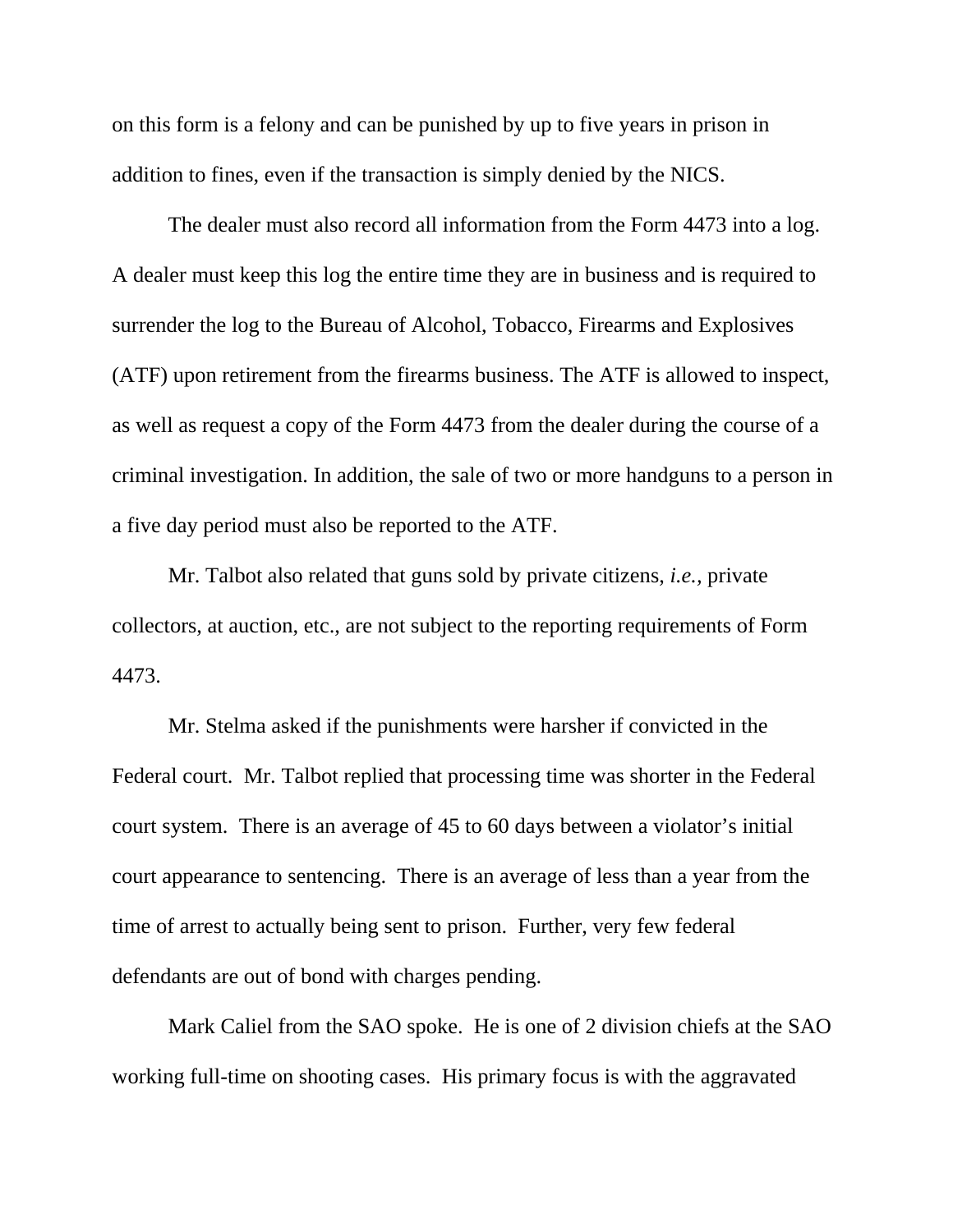battery squad in "zones 4 and 5". He works with the detectives in this unit in hand.

 There was discussion of "Operation Safe Streets" project. The Violent Crimes Task Force targets likely offenders, monitors them for recent arrests, and seek a minimum amount of time during the prosecution phase to sentencing and incarceration. He stated that between 250 to 4000 guns are confiscated monthly and that no one really knows where all of the guns are coming from.

 Mr. Caliel noted that as of January 1 they were looking at all guns collected by the JSO – attempting to find where the guns used in the commission of crimes were coming from.

 When asked how the criminals are getting the guns, he noted that they can be obtained in robberies or in "dry deals", and that there is a need to do ATF etraces. There was also mention of guns being obtained in burglaries of homes and autos.

 He stressed the necessity of finding out where the guns are coming from to be better able to combat crime.

 When asked about the percentage of criminals to crimes committed, he stated that the percentage was small: *i.e.*, a small number of criminals commit many of the crimes.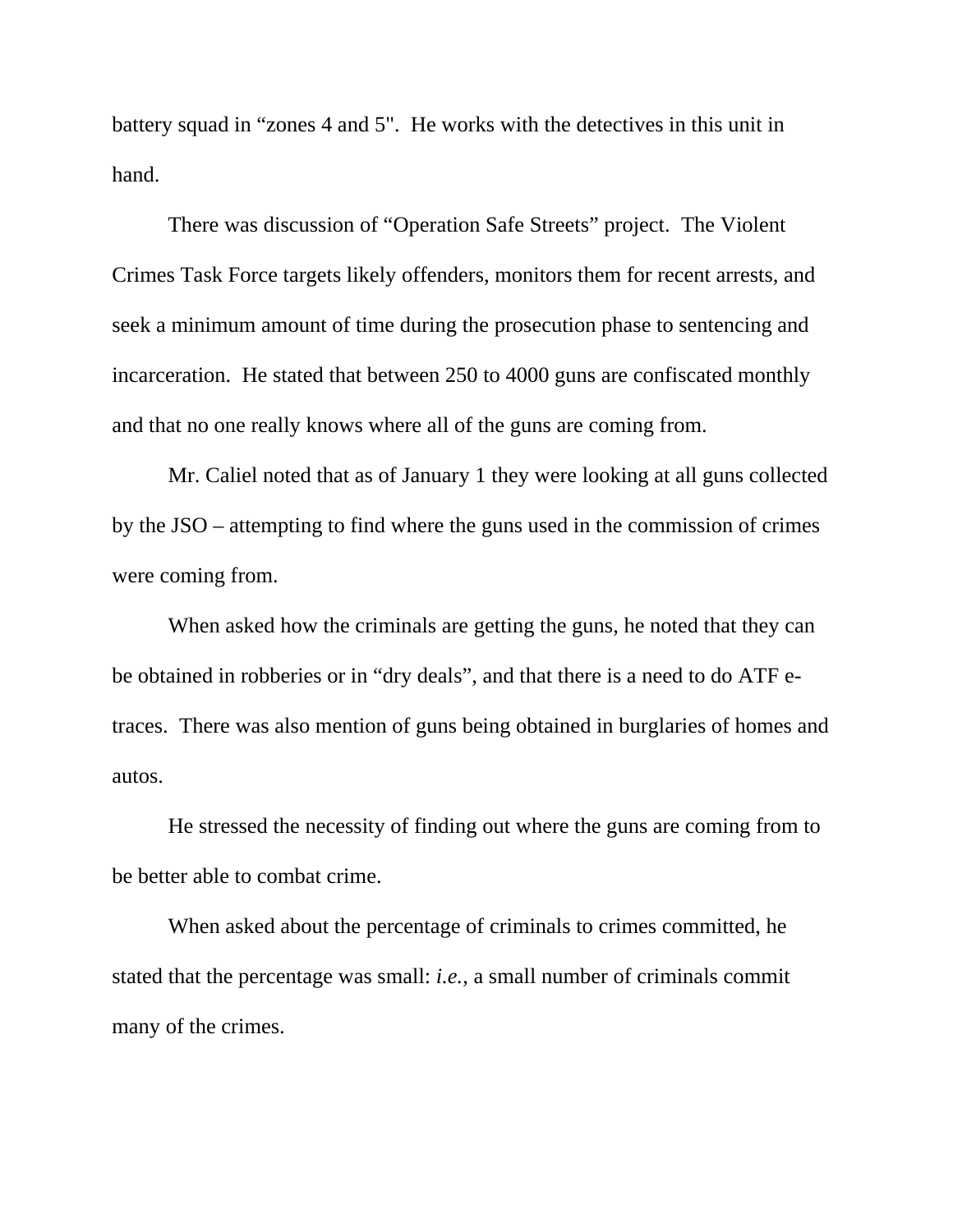He believes the public needs to be more interactive, that witnesses need to go to court to testify. He stated that there was a very real problem getting witnesses (including victims) to testify at trial. He noted that offenders are usually only tried on one charge (the one with the longest sentence) and that lesser charges are dropped. He only tries the really serious offenders or if a person is shot – other cases go to seasoned prosecutors. His typical case calendar is  $35 - 40$ shootings at any given time, but he still handles the investigations and filings of the other cases.

 Mr. Caliel explained that shooting cases not resulting in death are not less difficult to prosecute than the typical murder case.

 Mr. Caliel related that the "CSI" portion of the investigation is really slowed down because of the FDLE backlog.

 He noted that Federal and State cases (if there is a choice of jurisdiction) are chosen by how long a sentence can be imposed for the crime.

 He also noted that the discovery in criminal prosecutions in State and Federal courts are very different. He stated that where a criminal is charged with a crime which may be prosecuted in either State or Federal court, that the State will hold the prisoner and proceed toward prosecution there until charges can be filed and prosecution can take place in the Federal court.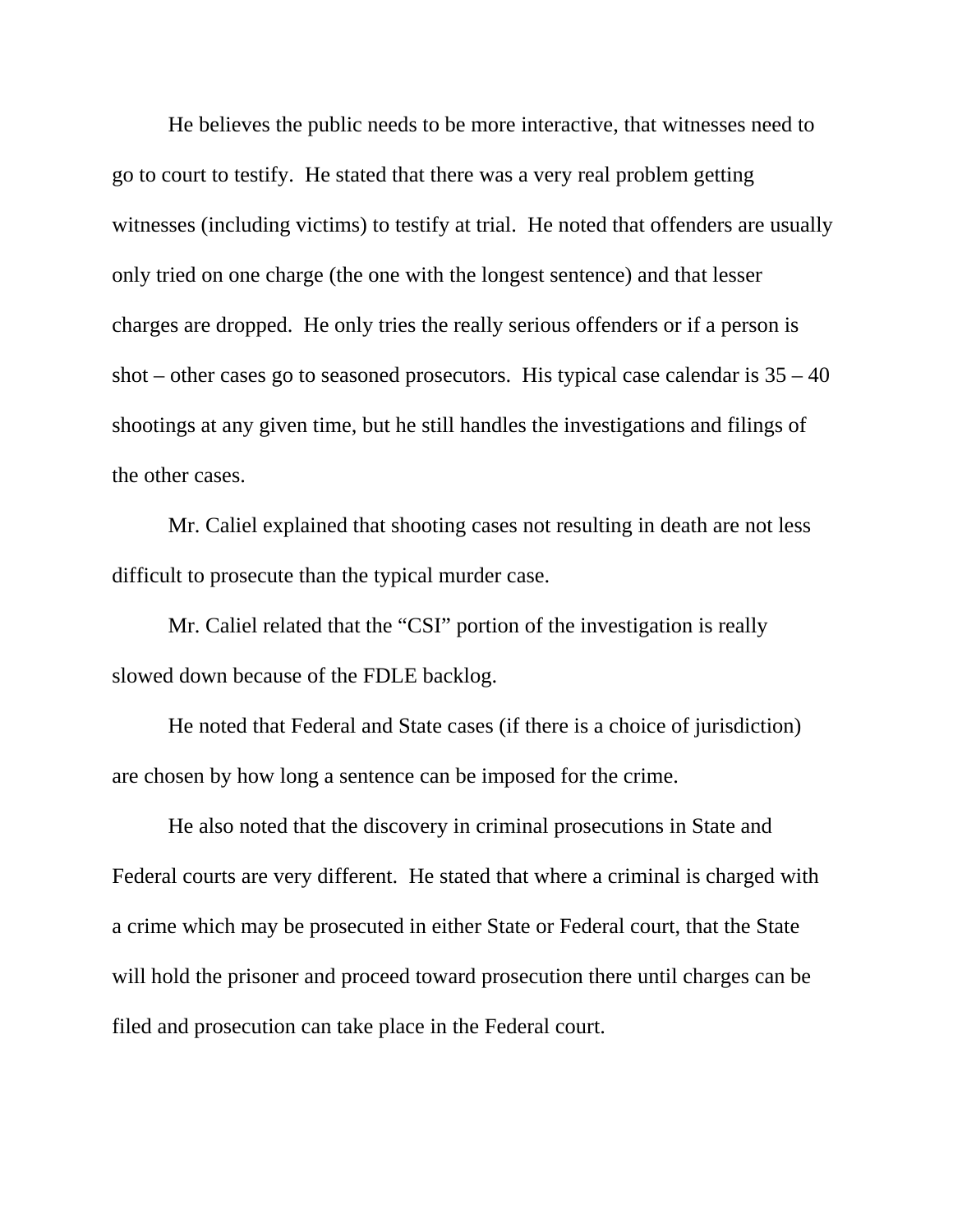As far as the "CSI" portion of the investigation and prosecution, the FDLE is both undermanned and under funded. He suggested that the subcommittee should talk to Todd Lockhardt of the ATF.

 The next speaker was Matt O'Keefe, Mr. Caliel's "partner" in the Violent Crimes Task Force.

 Mr. O'Keefe's belief is the community involvement is needed. There is a "no snitch" code on the streets and a violator will be insulated from prosecution for crimes committed on the street.

 Mr. O'Keefe states that he did not have the problems a few years ago that he has now – even victims won't testify – criminals feel it will be OK because people won't talk to the police.

 Mr. O'Keefe would like a list posted in high crime neighborhoods identifying targets sought by police. "Hot Spot Tip Cards" were also mentioned, where a person can anonymously report a crime.

 It was discussed that a caseload of 35-40 aggravated battery cases is too high and optimally would be half that.

 Lt. Ron Lendvay was the next speaker. He stated that identified felons are "scored" on their criminal history.

 When asked about the gun bounty program, he stated that it has been successful – directly proportional to advertising.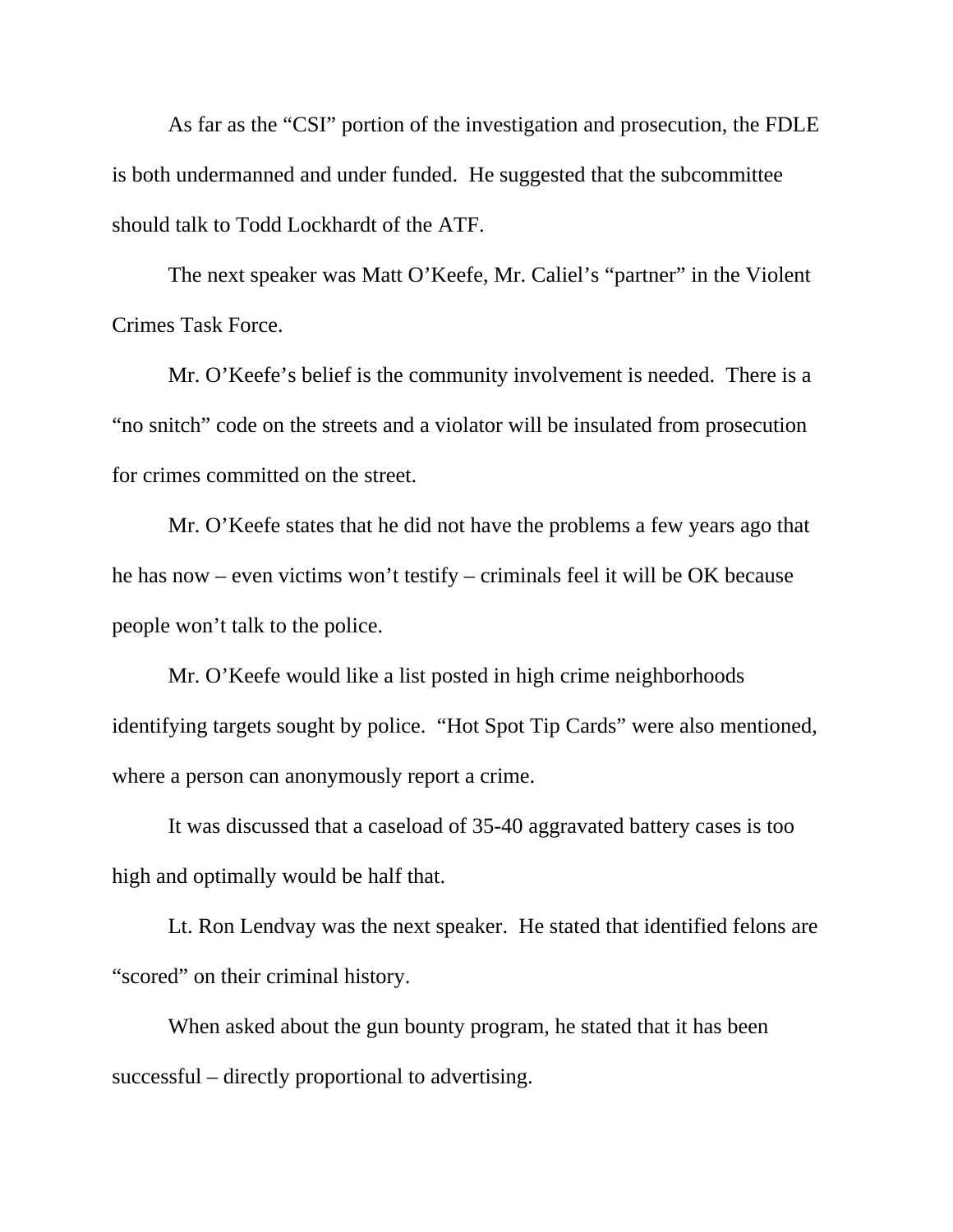Mr. Hearle requested data to support that statement but Lt. Lendvay doesn't have that kind of information and suggested that the subcommittee get that data from JSO.

 It was also noted that there is no law in effect right now to register firearms with the police. The consensus was that if this was permitted it would be helpful in solving crimes.

10:25 a.m. to 10:35 a.m. – BREAK

 Bishop Howard reconvened the meeting by asking for one to three suggestions to help with the gun problem in Jacksonville.

 Mr. O'Keefe – wants a public effort to encourage cooperation with police and combat the "no snitching" movement.

 Ms. Nelson – want to flood high crime areas with law enforcement personnel. She states that there is a lot of success by law enforcement agencies efforts, but that we still need to flood high crime areas with law enforcement.

 Lt. Lendvay – wants to target younger kids (D.A.R.E. age) because he sees so many 14 +/- kids already with guns that he feels the message needs to go out even earlier. He also believes community activism is essential.

 Lt. Lendvay also says we need more State Attorneys – there are only two dedicated to the two high crime zones right now.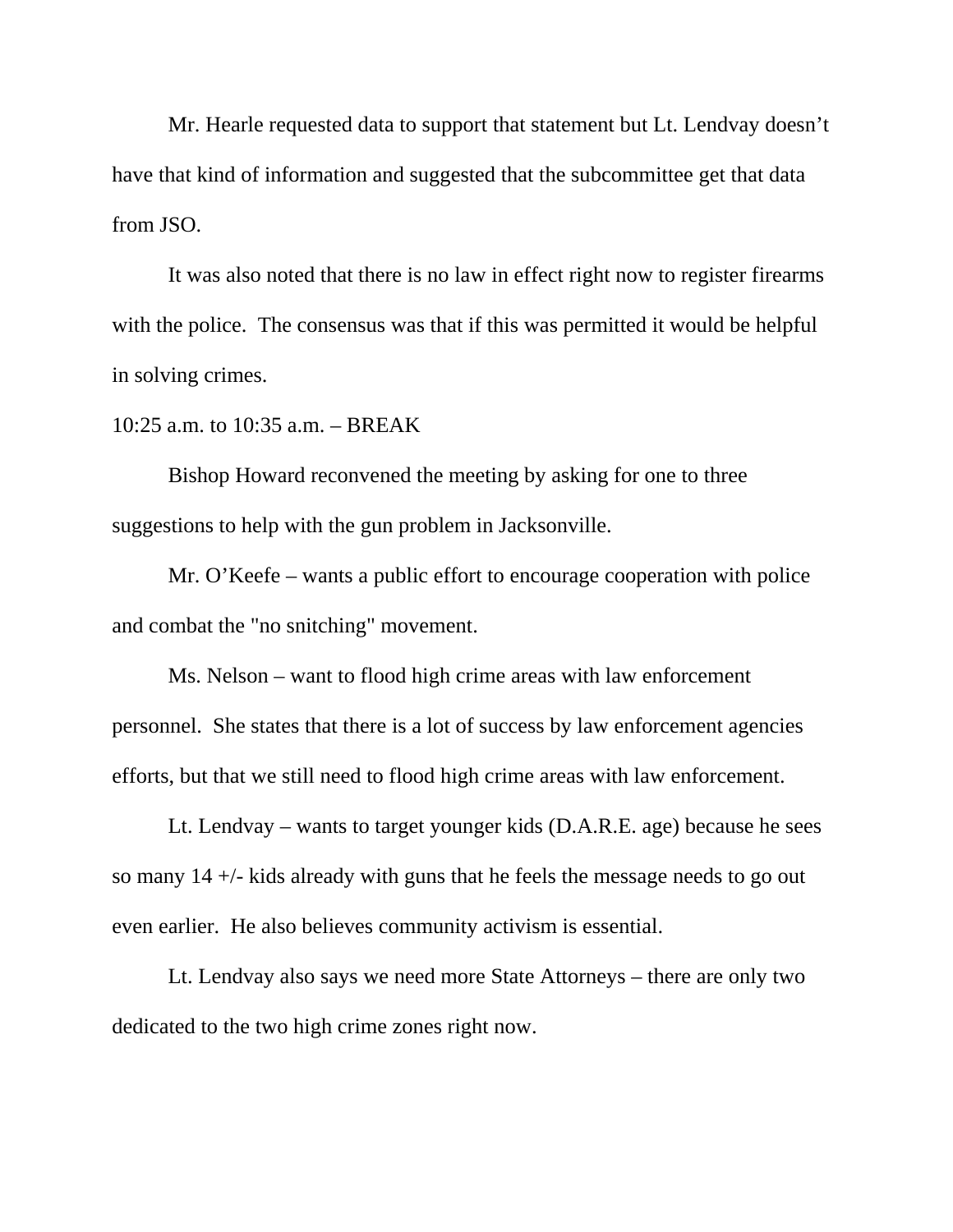Lt. Lendvay also believes a higher bond is a huge issue, but not based on a zone ranked as "higher crime". Ms. Nelson states that it is illegal to increase a bond just for a geographic area, but that a bond amount can and should be raised for a person's criminal record, etc.

It was noted that adequate funding is needed in all areas.

Bishop Howard dismissed the guest speakers at 10:55 a.m.

 Bishop Howard then spoke about the need for a Federal force to help fight the gun problem because it is so large.

 At that point Betty Holzendorf was given the floor to express her opinion that the subcommittee needs to look at both the short and long term issues. She felt we need to get the information out to the public that we will no longer tolerate gun crimes.

 Mr. Hearle requested a "debate" or some other form of discussion of the "Stop and Frisk" idea.

FOR THE FUTURE:

Magnitude of the issue

Lack of resources

Look for proposals

Have to carefully consider proposals for legality

Want AFT / FDLE representatives at next meeting.